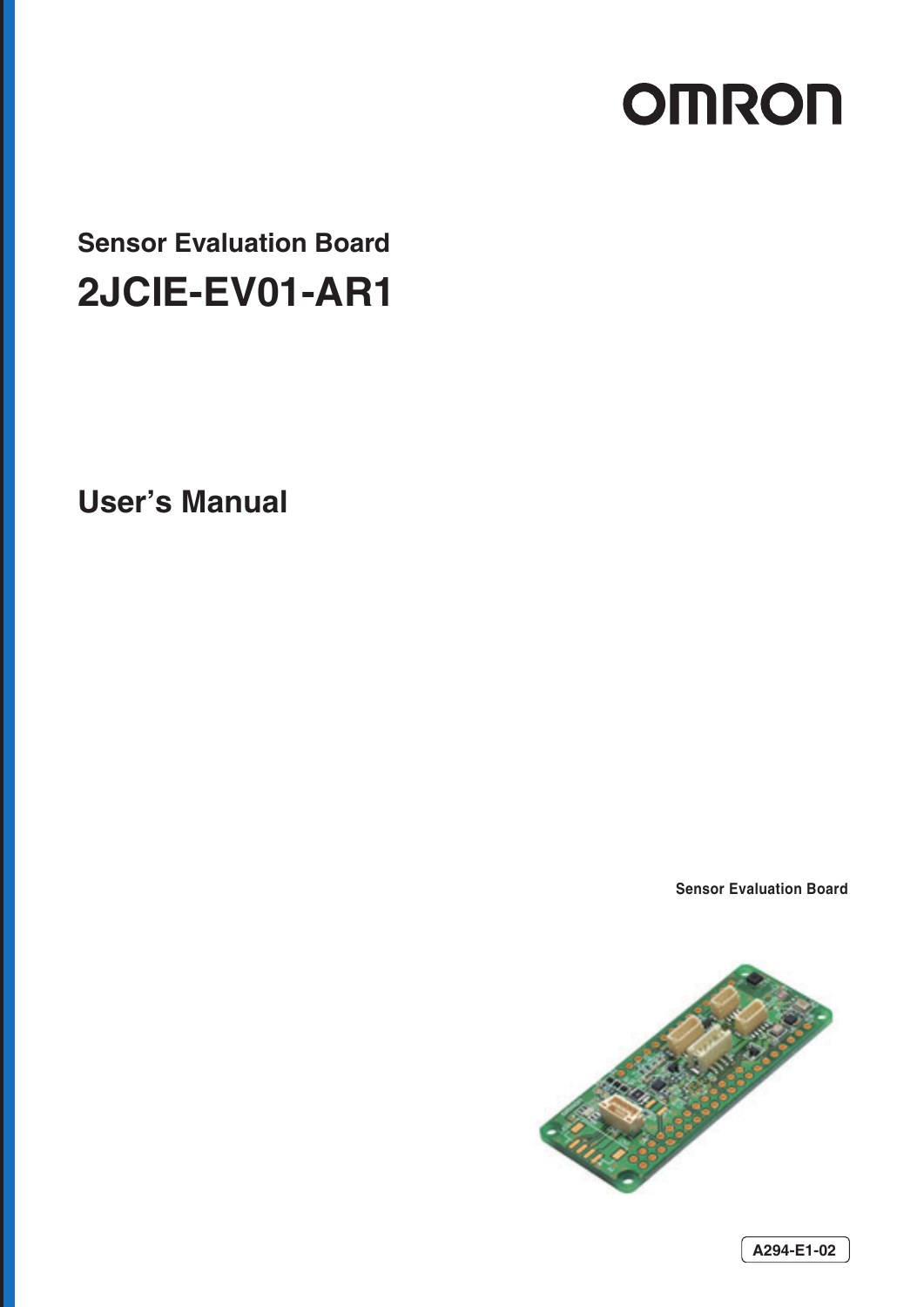# **Safety Precautions**

Be sure to read the data sheet, and use only if you agree to the contents.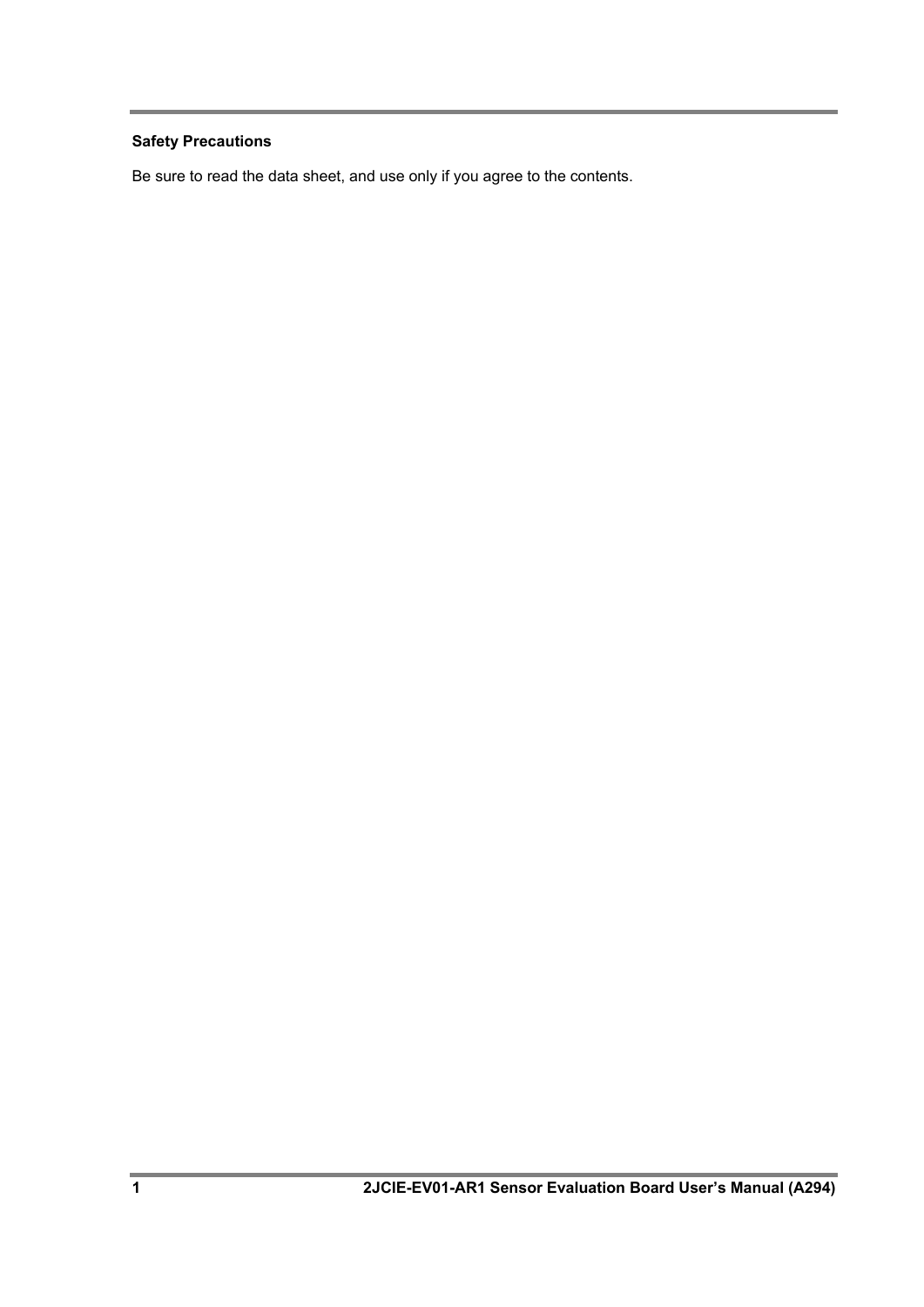## **Contents**

| $1_{-}$ |  |
|---------|--|
| 2.      |  |
| 3.      |  |
|         |  |
|         |  |
|         |  |
|         |  |
| 4.      |  |
| 5.      |  |
|         |  |
|         |  |
|         |  |
|         |  |
|         |  |
|         |  |
| 6.      |  |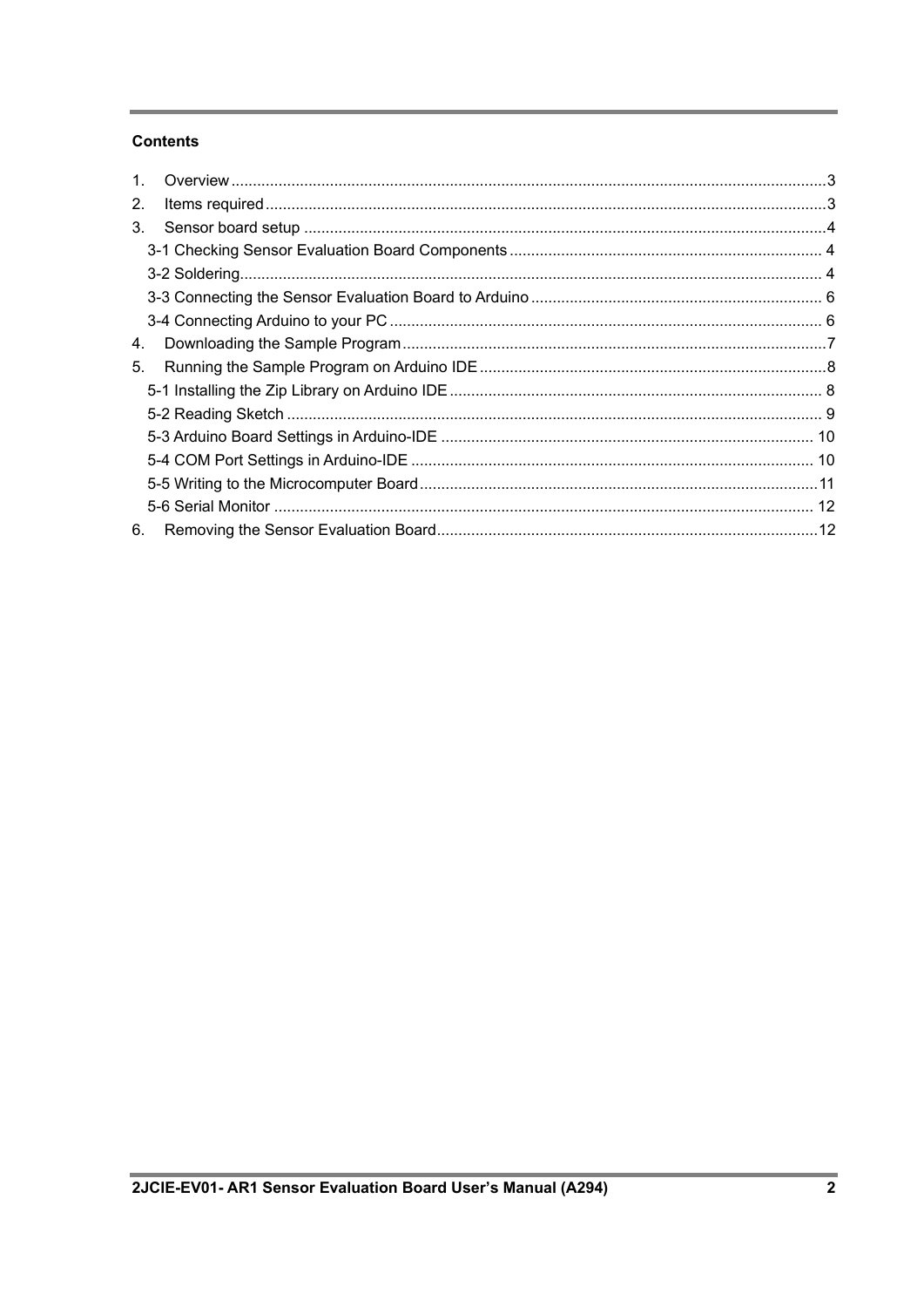#### <span id="page-3-0"></span>**1. Overview**

This manual explains how to use the Arduino (\*1) compatible OMRON Sensor Evaluation Board (2JCIE-EV01-AR1), including special notes and other information. This Sensor Evaluation Board provides 6 sensing functions (temperature, humidity, barometric pressure, illumination, sound, acceleration). This manual explains how to acquire these sensing data.

To connect a sensor other than the 6 types of sensors provided on the Sensor Evaluation Board, check GitHub. For details on the provided sensor types, connector layout, and other specifications, see the data sheet for this product.

<span id="page-3-1"></span>

| 2. Items required                                |    |
|--------------------------------------------------|----|
| □ Sensor Evaluation Board (2JCIE-EV01-AR1)       | x1 |
| $\Box$ Arduino (*1)                              | x1 |
| $\Box$ USB cable (to connect Arduino to your PC) | x1 |
| PC with Arduino IDE (*2) installed               | x1 |
|                                                  |    |

(\*1) Usable Arduino types

- $\checkmark$  Arduino MKR Vidor 4000
- $\checkmark$  Arduino MKR WiFi 1010
- Arduino MKR ZERO
- (This manual assumes that Arduino MKR WiFi 1010 is used)

(\*2)

Arduino IDE can be downloaded for free from the official Arduino website.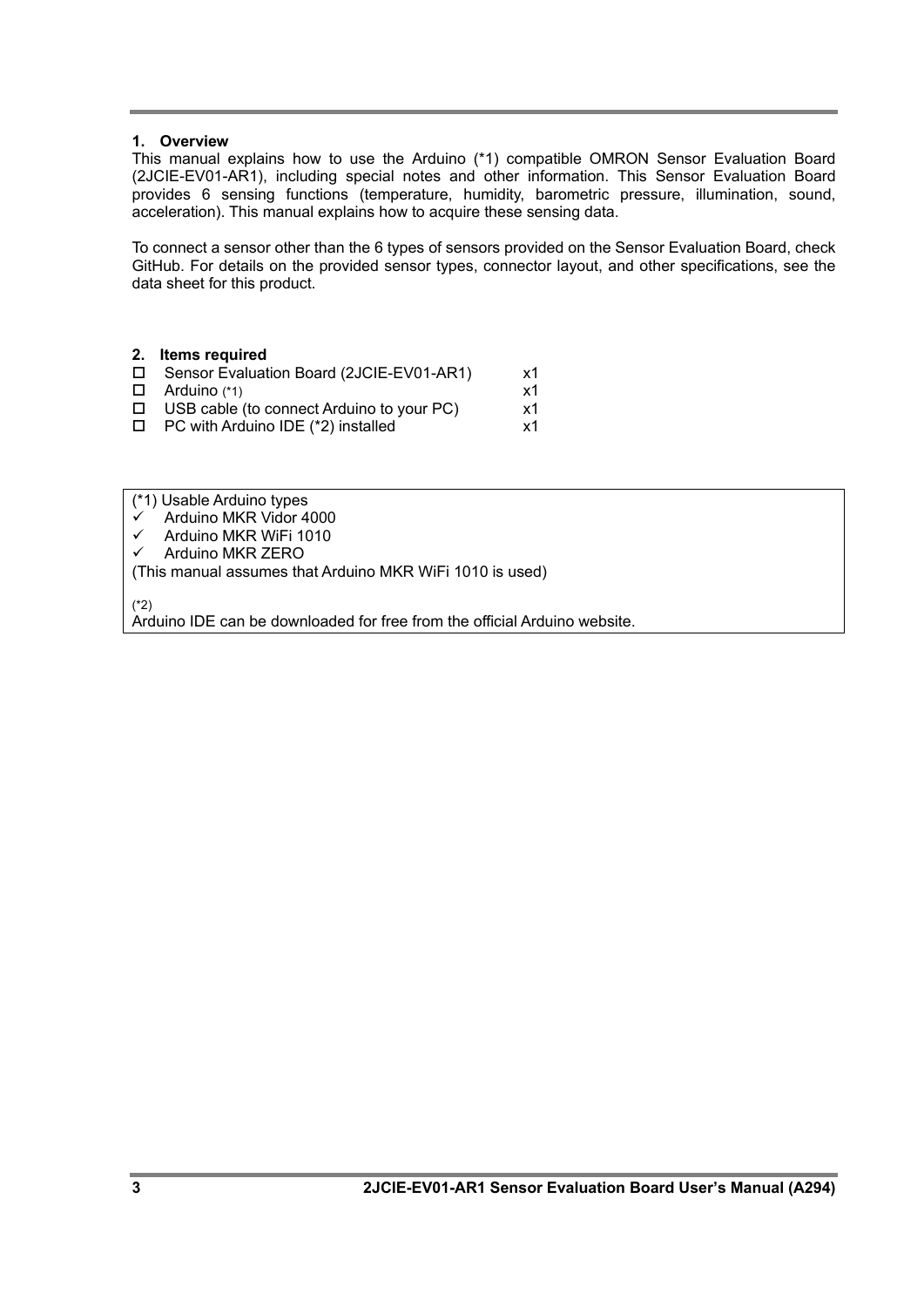### <span id="page-4-0"></span>**3. Sensor board setup**

#### <span id="page-4-1"></span>**3-1 Checking Sensor Evaluation Board Components**

Make sure the following components are included with the Sensor Evaluation Board.

- $\square$  Sensor Evaluation Board  $\times 1$ <br> $\square$  Pin Headers  $\times 2$
- $\square$  Pin Headers



Fig. 1 Sensor Evaluation Board Components

#### <span id="page-4-2"></span>**3-2 Soldering**

1) From the back of the Sensor Evaluation Board, insert the provided pin header into the through-holes (CN10, CN11). We recommend that you use a breadboard to keep the pin header from shifting out of position.



Fig. 2 Appearance of Sensor Evaluation Board

#### Note:

This side with the printed OMRON logo is the front side.

If soldering fails and you need to purchase a pin header, purchase a pin header with 14 pins at a pitch of 2.54 mm.

Recommended pin Header: SAMTEC / TSW-114-07-L-S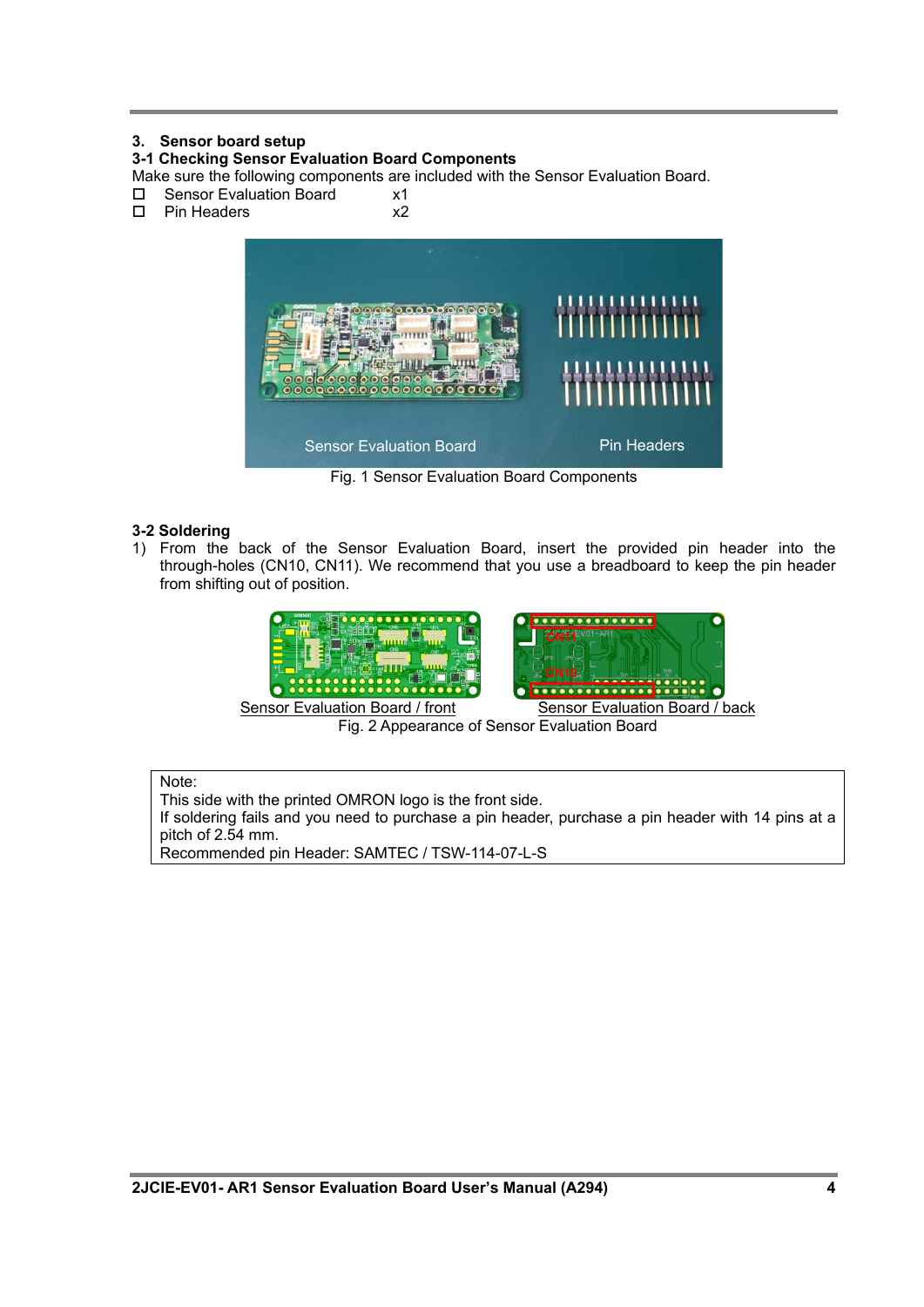2) Solder all pins from the front side of the Sensor Evaluation Board to secure them. (28 pins)



Fig. 3 Pin Header Soldering

Note:

Take care not to burn yourself when soldering. Take care not to inhale smoke when soldering. The pin header bends easily. Take care not to bend the pin header.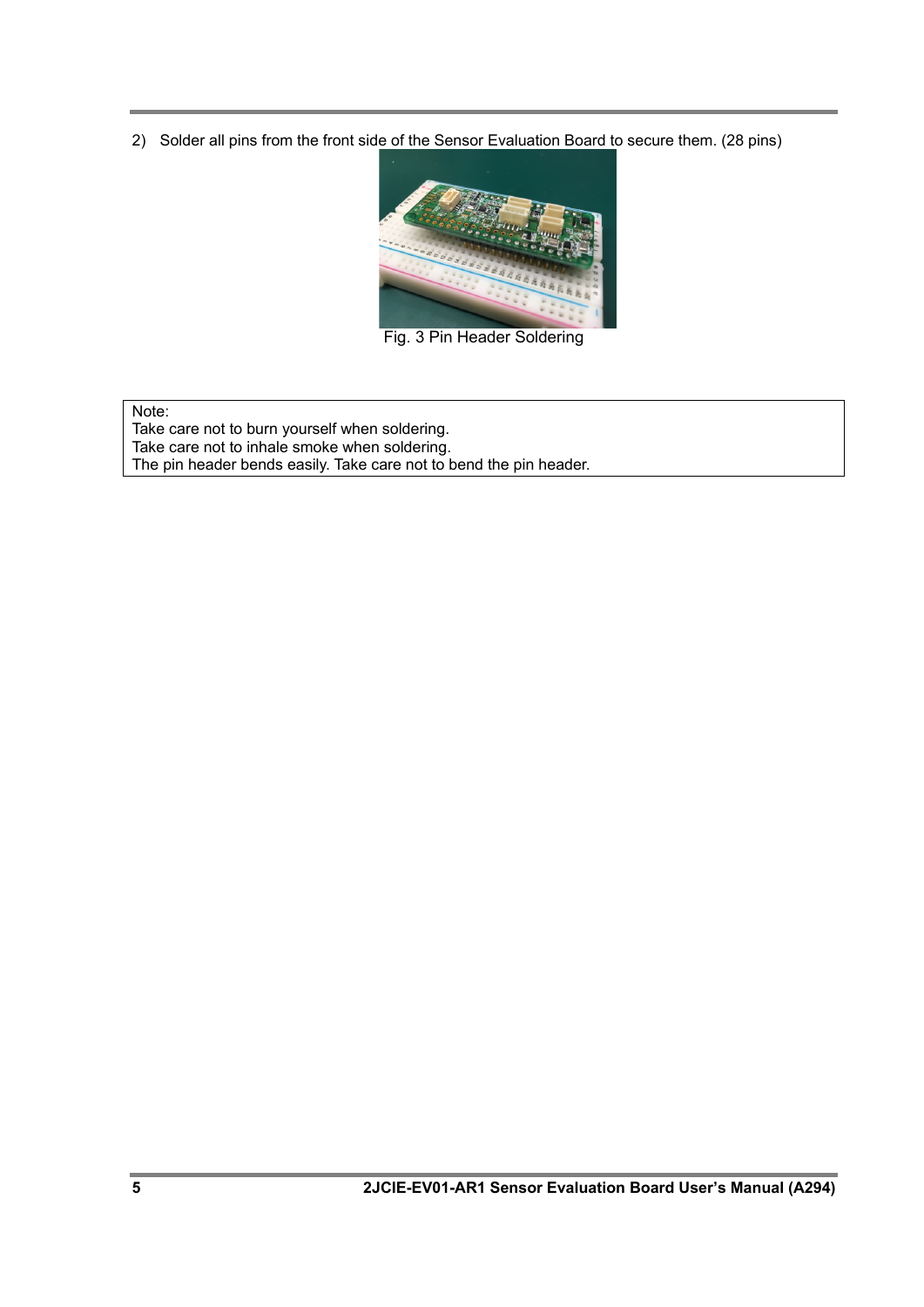#### <span id="page-6-0"></span>**3-3 Connecting the Sensor Evaluation Board to Arduino**

Insert the pin header on the Sensor Evaluation Board into the Arduino pin socket. The Sensor Evaluation Board is on top and Arduino is on the bottom.



Fig. 4 Connecting to Arduino

#### Note:

The temperature sensor on the Sensor Evaluation Board may output a high value due to heat from the Arduino unit. To eliminate this effect, either connect with a cable to separate the two, or use an externally connected temperature/humidity sensor.

#### <span id="page-6-1"></span>**3-4 Connecting Arduino to your PC**

Connect the USB port on Arduino to a USB port on your PC with a USB (A -micro B) cable.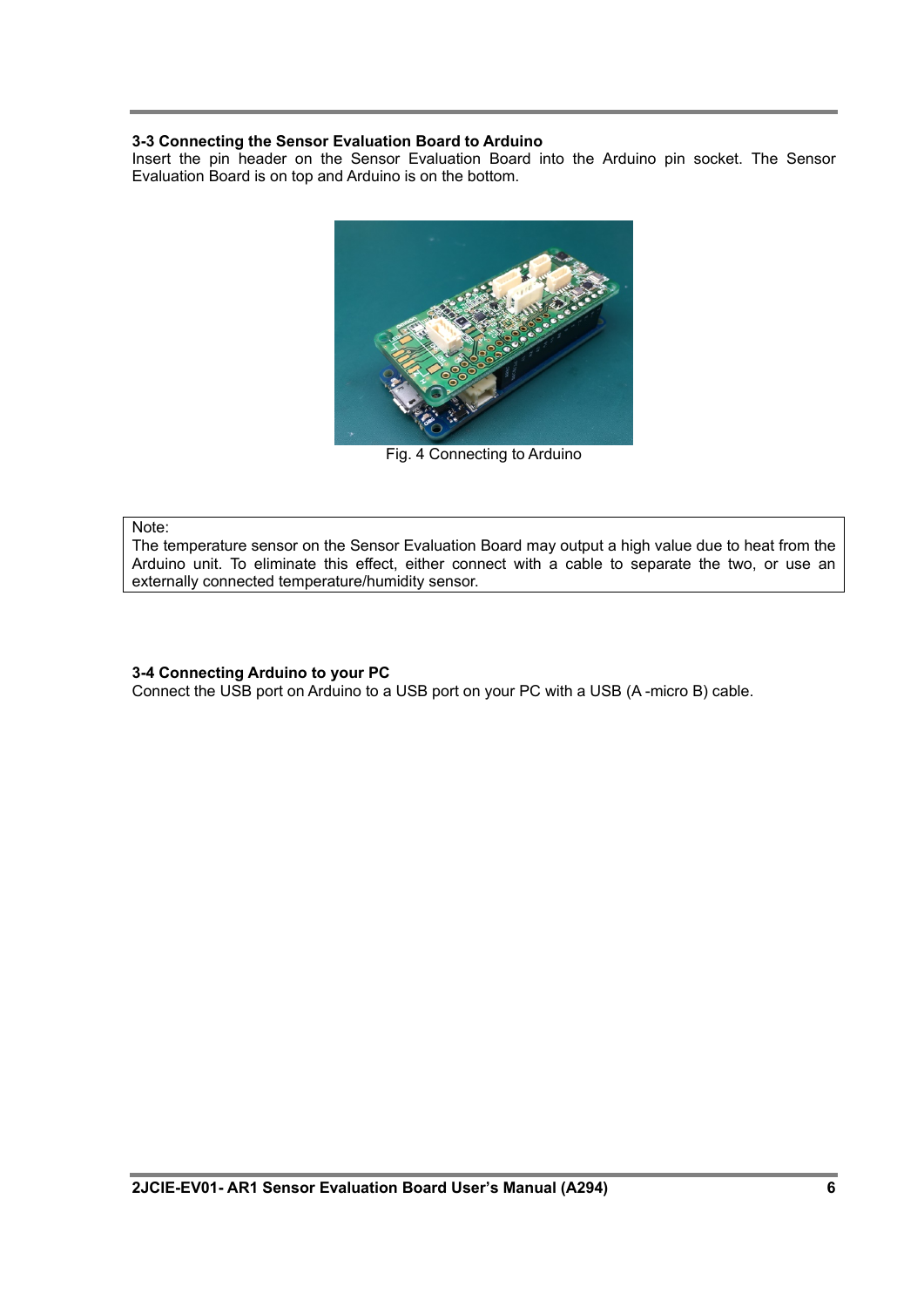#### <span id="page-7-0"></span>**4. Downloading the Sample Program**

Access GitHub at the URL below, download the zip file, and save it in any folder.

#### GitHub URL

https://github.com/omron-devhub/2jcieev01-arduino

| New pull request<br>Branch: master $\blacktriangledown$ |                                                                                    | Create new file | Find Fre<br>Upload files | Clone or download $\rightarrow$    |
|---------------------------------------------------------|------------------------------------------------------------------------------------|-----------------|--------------------------|------------------------------------|
| м                                                       | shinji-kuriyama example projects for the MEMS Microphone sensor (just write links) |                 |                          | Latest commit 198aaa1 22 hours ago |
| examples                                                | example projects for the MEMS Microphone sensor (just write links)                 |                 |                          | 22 hours ago                       |
| <b>SFC</b>                                              | update installation procedures.                                                    |                 |                          | 3 days ago                         |
| $\Box$ LICENSE.md                                       | initial commit.                                                                    |                 |                          | 4 days ago                         |
| $\mathbb{R}$ README.md                                  | example projects for the MEMS Microphone sensor (just write links)                 |                 |                          | 22 hours ago                       |
| $\mathbb{R}$ keywords.txt                               | keywords.txt for the arduino library format.                                       |                 |                          | 3 days ago                         |
| $\equiv$ library.properties                             | append library.properties for Arduino IDE.                                         |                 |                          | 4 days ago                         |

Fig. 5 Downloading the Zip File

#### Note:

In some cases it may take time to download the file.

The sample source code is only for testing purposes. OMRON does not guarantee its operation. OMRON does not assume responsibility to make changes to the sample source code or correct mistakes or defects in the sample source code for any reason. We cannot accept any inquiries regarding the sample source code.

**7 2JCIE-EV01-AR1 Sensor Evaluation Board User's Manual (A294)**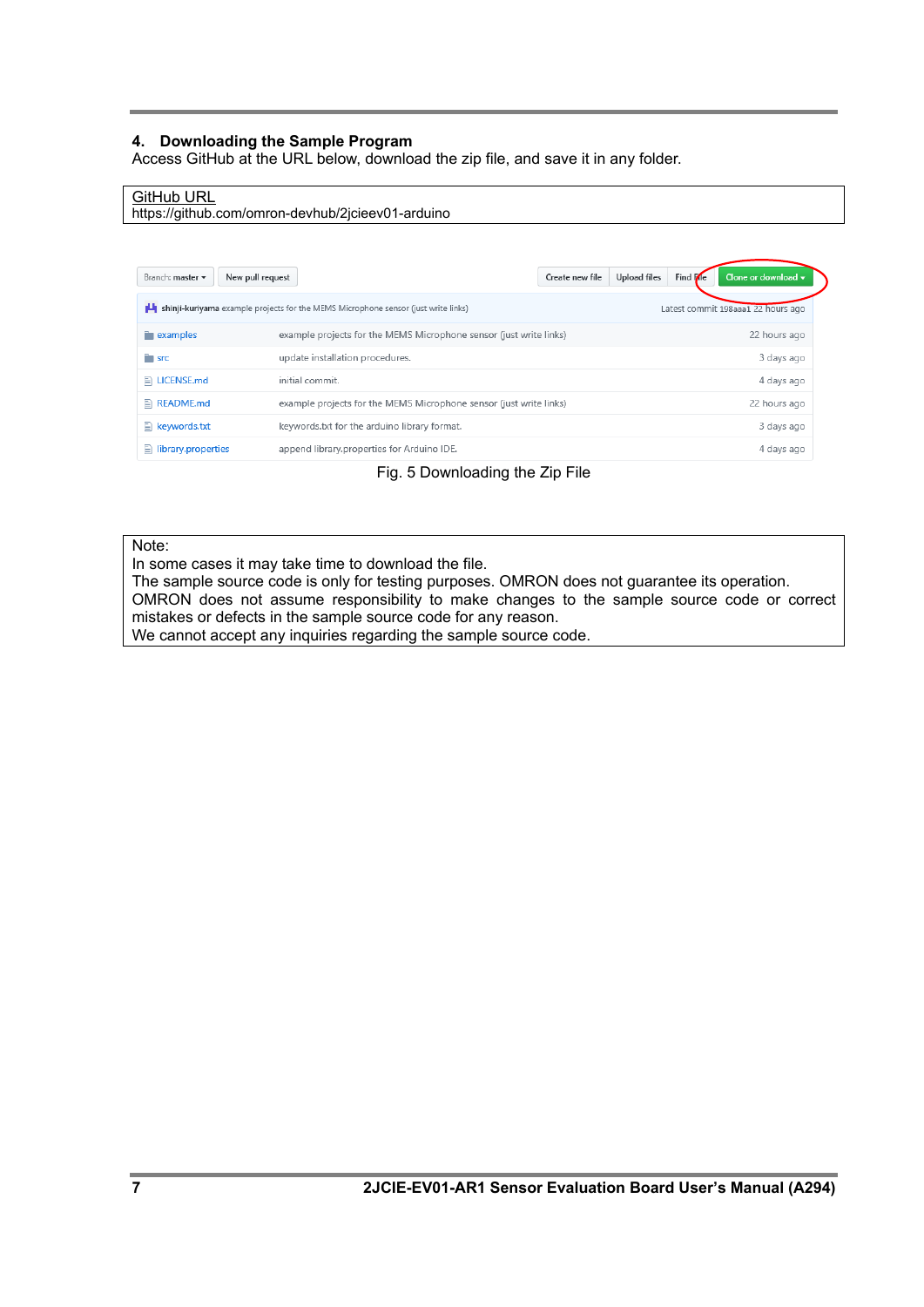# <span id="page-8-0"></span>**5. Running the Sample Program on Arduino IDE**

<span id="page-8-1"></span>**5-1 Installing the Zip Library on Arduino IDE**

Click [Sketch] >> [Include Library] >> [Add .ZIP Library...].

Select the zip file you saved in 4-1 in "Select a zip file or a folder containing the library you'd like to add", and click [Open].



Fig. 6 Including the Library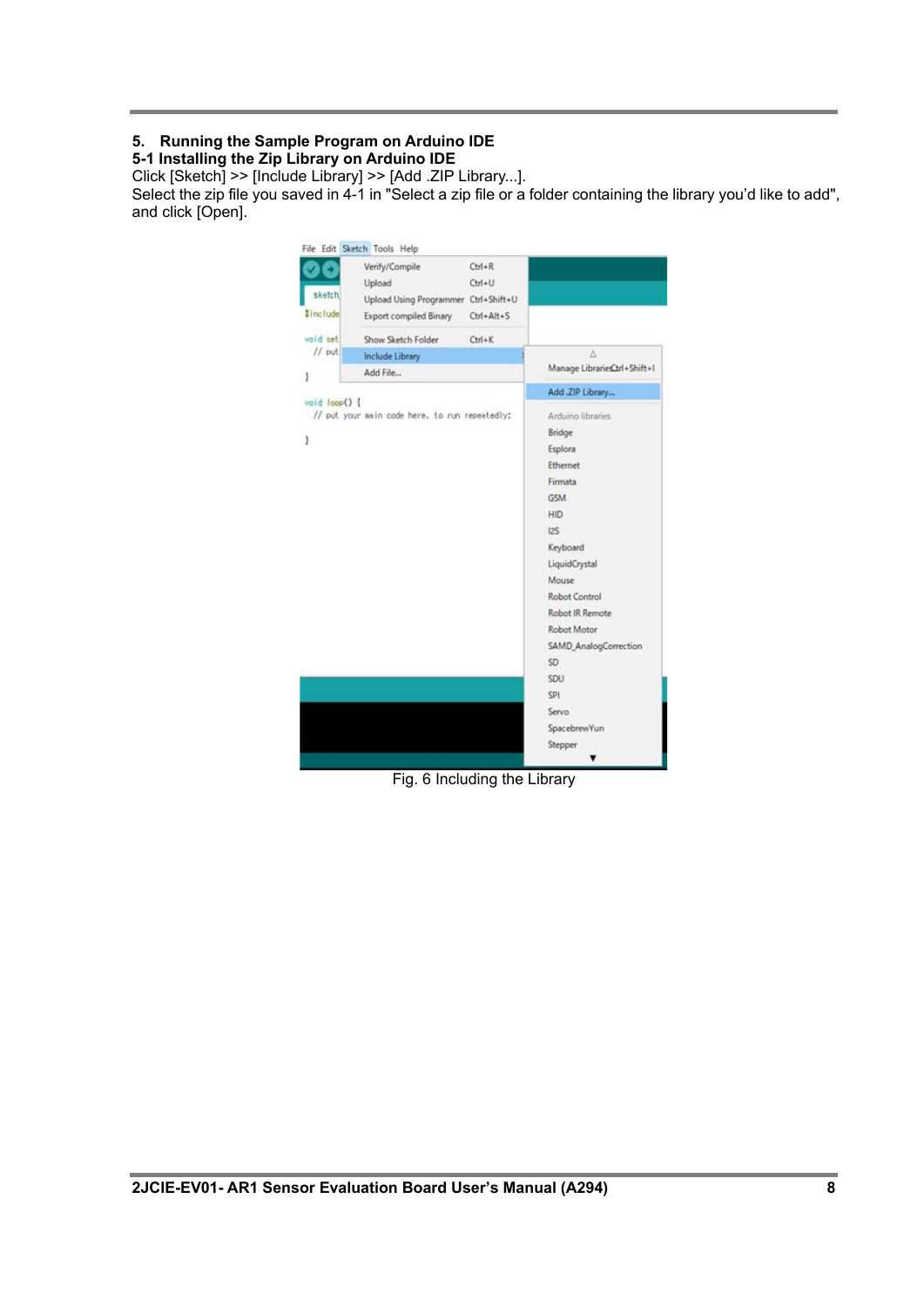#### <span id="page-9-0"></span>**5-2 Reading Sketch**

Click [File] >> [Examples] >> [2JCIE-EV01], and select the sensing data you want to acquire.



#### Fig. 7 Reading Sketch

| Illumination sensor sample         | illm-ar |
|------------------------------------|---------|
| Temperature/humidity sensor sample | humi-ar |
| Barometric pressure sensor sample  | baro-ar |
| Acceleration sensor sample         | accl-ar |
|                                    |         |

Table 1. Sample Code List

For Microphone, click [Example for Arduino MKR WiFi 1010] >> [I2S] >> [InputSerialPlotter].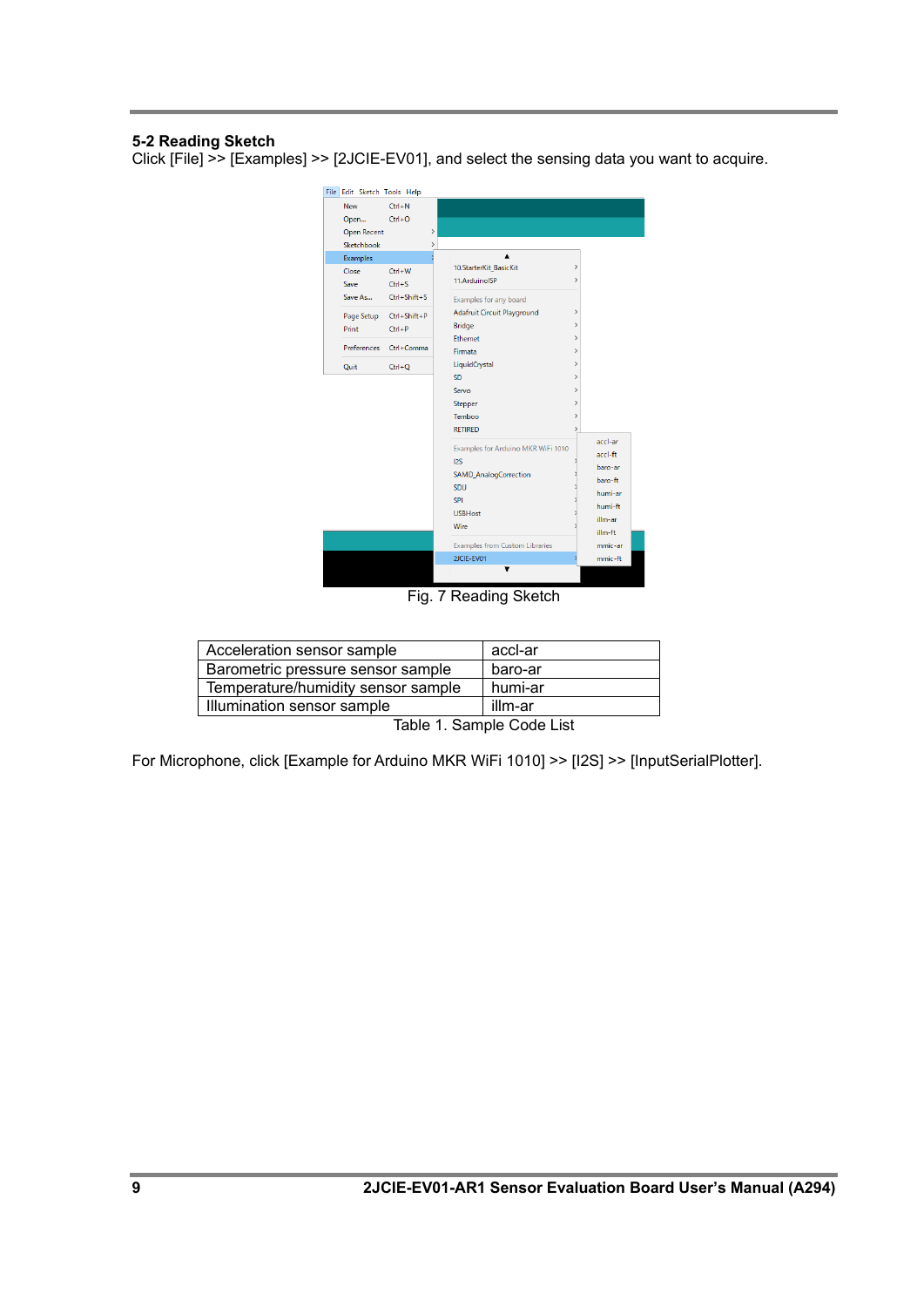#### <span id="page-10-0"></span>**5-3 Arduino Board Settings in Arduino-IDE**

Click [Tools] >> [Board:...] >> [Arduino MKR WiFi 1010]. If you cannot find "Arduino MKR WiFi 1010", open "Board Manager..." and install it.



Fig. 8 Specifying Arduino Board

#### <span id="page-10-1"></span>**5-4 COM Port Settings in Arduino-IDE**

Specify the COM number in [Tools] >> [Port:...] >>. You can check the COM number in Windows Device Manager.

|                                              | <b>Auto Format</b>                                                            | $Ctrl + T$         |                               |
|----------------------------------------------|-------------------------------------------------------------------------------|--------------------|-------------------------------|
|                                              | <b>Archive Sketch</b>                                                         |                    |                               |
| humi-ar                                      | Fix Encoding & Reload                                                         |                    |                               |
| 78                                           | Manage Libraries                                                              | $Ctrl + Shift + 1$ |                               |
| * MIT License                                | <b>Serial Monitor</b>                                                         | Ctrl+Shift+M       |                               |
| * Copyright (c<br>* All rights n             | <b>Serial Plotter</b>                                                         | Ctrl+Shift+L       |                               |
| 8                                            |                                                                               |                    |                               |
| * Permission i                               | WiFi101 / WiFiNINA Firmware Updater                                           |                    | ng a                          |
| * copy of this                               | Board: "Arduino MKR WiFi 1010"                                                |                    | ware").                       |
| * to deal in t                               | Port                                                                          |                    | Serial ports                  |
| * the rights t<br>* and/or sell              | <b>Get Board Info</b>                                                         |                    | COM15 (Arduino MKR WiFi 1010) |
| * Software is                                |                                                                               |                    |                               |
| sh                                           | Programmer: "AVRISP mkll"                                                     | $\mathcal{P}$      |                               |
| * The above col                              | <b>Burn Bootloader</b>                                                        |                    | uded in                       |
| * all copies of                              | <b>STREET STREET</b>                                                          |                    |                               |
| 8                                            | * THE SOFTWARE IS PROVIDED "AS IS", WITHOUT WARRANTY OF ANY KIND, EXPRESS OR  |                    |                               |
|                                              |                                                                               |                    |                               |
|                                              | * IMPLIED, INCLUDING BUT NOT LIMITED TO THE WARRANTIES OF MERCHANTABILITY.    |                    |                               |
|                                              | * ETTNESS EOR A PARTICULAR PURPOSE AND NONTNERINGEMENT. IN NO EVENT SHALL THE |                    |                               |
|                                              | * AUTHORS OR COPYRIGHT HOLDERS BE LIABLE FOR ANY CLAIM, DAMAGES OR OTHER      |                    |                               |
|                                              | * LIABILITY, WHETHER IN AN ACTION OF CONTRACT, TORT OR OTHERWISE, ARISING     |                    |                               |
|                                              | * FROM, OUT OF OR IN CONNECTION WITH THE SOFTWARE OR THE USE OR OTHER         |                    |                               |
| * DEALINGS IN THE SOFTWARE.<br>$\frac{1}{2}$ |                                                                               |                    |                               |
| /* includes */                               |                                                                               |                    |                               |
| Einclude "sht30.b"                           |                                                                               |                    |                               |
| ‡include <wire.h></wire.h>                   |                                                                               |                    |                               |
| /# defines #/                                |                                                                               |                    |                               |

Fig. 9 Specifying the Serial Port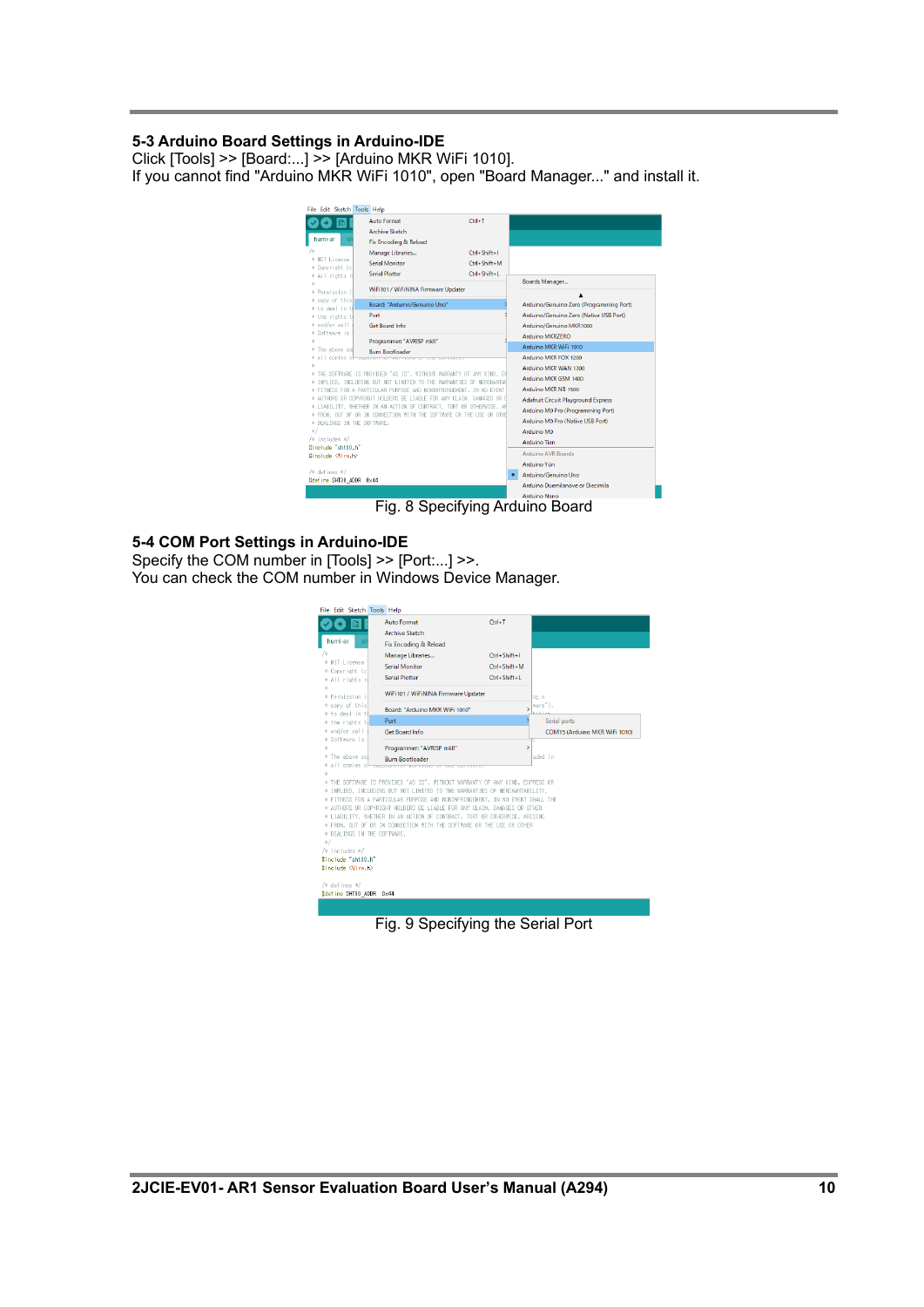#### <span id="page-11-0"></span>**5-5 Writing to the Microcomputer Board**

Compile (verify) the program, and if there are no errors, click  $\blacktriangleright$  to write to the Arduino microcomputer board.

| File Edit Sketch Tools Help                                                                                                                           |
|-------------------------------------------------------------------------------------------------------------------------------------------------------|
|                                                                                                                                                       |
| humi-ar<br>sht30.h                                                                                                                                    |
| łж                                                                                                                                                    |
| * MIT License                                                                                                                                         |
| * Copyright (c) 2019, 2018 - present OMRON Corporation                                                                                                |
| * All rights reserved.                                                                                                                                |
| 串                                                                                                                                                     |
| * Permission is hereby granted, free of charge, to any person obtaining a                                                                             |
| * copy of this software and associated documentation files (the "Software"),                                                                          |
| * to deal in the Software without restriction, including without limitation                                                                           |
| * the rights to use, copy, modify, merge, publish, distribute, sublicense,<br>* and/or sell copies of the Software, and to permit persons to whom the |
| * Software is furnished to do so, subject to the following conditions:                                                                                |
| *                                                                                                                                                     |
| * The above copyright notice and this permission notice shall be included in<br>$\sim$                                                                |
| * all copies or substantial portions of the Software.<br>$\sim$                                                                                       |
| 串                                                                                                                                                     |
| * THE SOFTWARE IS PROVIDED "AS IS", WITHOUT WARRANTY OF ANY KIND, EXPRESS OR                                                                          |
| * IMPLIED, INCLUDING BUT NOT LIMITED TO THE WARRANTIES OF MERCHANTABILITY,                                                                            |
| * FITNESS FOR A PARTICULAR PURPOSE AND NONINFRINGEMENT. IN NO EVENT SHALL THE                                                                         |
| * AUTHORS OR COPYRIGHT HOLDERS BE LIABLE FOR ANY CLAIM, DAMAGES OR OTHER                                                                              |
| * LIABILITY, WHETHER IN AN ACTION OF CONTRACT, TORT OR OTHERWISE, ARISING<br>* FROM, OUT OF OR IN CONNECTION WITH THE SOFTWARE OR THE USE OR OTHER    |
| * DEALINGS IN THE SOFTWARE.                                                                                                                           |
| $*/$                                                                                                                                                  |
| /* includes */                                                                                                                                        |
| #include "sht30.h"                                                                                                                                    |
| #include <wire.h></wire.h>                                                                                                                            |
|                                                                                                                                                       |
| /* defines */                                                                                                                                         |
| #define SHT30_ADDR 0x44                                                                                                                               |
|                                                                                                                                                       |

Fig. 10 Writing to the Microcomputer Board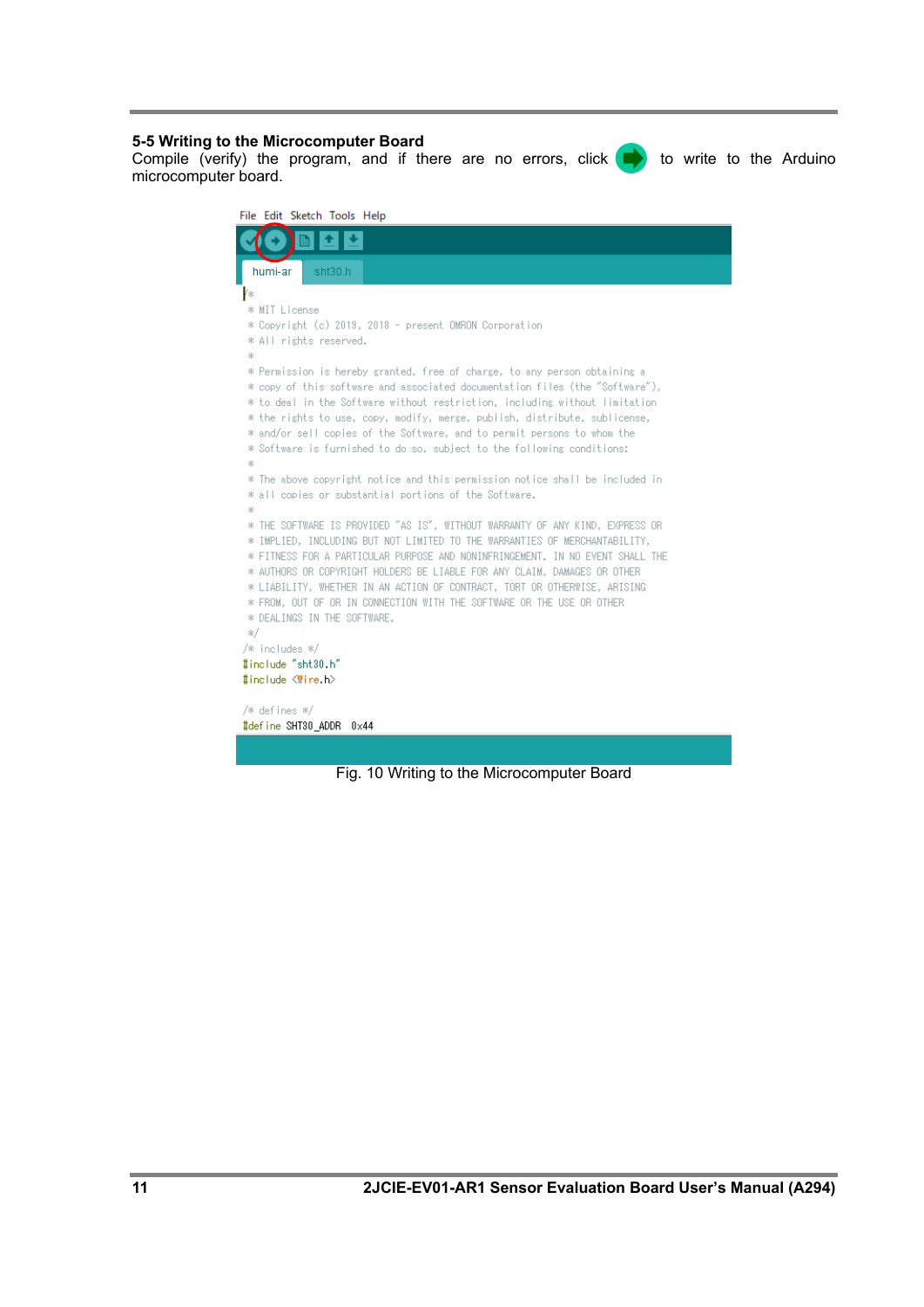#### <span id="page-12-0"></span>**5-6 Serial Monitor**

Click [Tools] >> [Serial Monitor], and select the sensing data.

| File Edit Sketch Tools Help          |                                                                                                                                                        |                                                                             |               |             |  |
|--------------------------------------|--------------------------------------------------------------------------------------------------------------------------------------------------------|-----------------------------------------------------------------------------|---------------|-------------|--|
|                                      |                                                                                                                                                        | <b>Auto Format</b>                                                          | $Ctrl+T$      |             |  |
|                                      |                                                                                                                                                        | <b>Archive Sketch</b>                                                       |               |             |  |
| humi-ar                              |                                                                                                                                                        | Fix Encoding & Reload                                                       |               |             |  |
| 78                                   |                                                                                                                                                        | Manage Libraries                                                            | Ctrl+Shift+I  |             |  |
| * MIT License<br>* Copyright (c      |                                                                                                                                                        | <b>Serial Monitor</b>                                                       | Ctrl+Shift+M  |             |  |
| * All rights r                       |                                                                                                                                                        | <b>Serial Plotter</b>                                                       | Ctrl+Shift+L  |             |  |
| 88<br>* Permission i                 |                                                                                                                                                        | WiFi101 / WiFiNINA Firmware Updater                                         |               |             |  |
| * copy of this                       |                                                                                                                                                        |                                                                             |               | a.<br>re~), |  |
| * to deal in t                       |                                                                                                                                                        | Board: "Arduino MKR WiFi 1010"                                              | >             | tion        |  |
| * the rights t                       |                                                                                                                                                        | Port: "COM15 (Arduino MKR WiFi 1010)"                                       | ⋗             | ise,        |  |
| * and/or sell<br>Software is         |                                                                                                                                                        | Get Board Info                                                              |               |             |  |
| 出.<br>\$                             |                                                                                                                                                        | Programmer: "AVRISP mkll"                                                   | $\rightarrow$ |             |  |
| The above col<br>₩.                  |                                                                                                                                                        | <b>Burn Bootloader</b>                                                      |               | led in      |  |
| all copies ol<br>*                   |                                                                                                                                                        | $-$ 50 m to 50 m to 10 m to 10 m                                            |               |             |  |
| *                                    |                                                                                                                                                        |                                                                             |               |             |  |
| ₩.<br>串                              | THE SOFTWARE IS PROVIDED "AS IS", WITHOUT WARRANTY OF ANY KIND, EXPRESS OR<br>IMPLIED, INCLUDING BUT NOT LIMITED TO THE WARRANTIES OF MERCHANTABILITY, |                                                                             |               |             |  |
| *                                    |                                                                                                                                                        | FITNESS FOR A PARTICULAR PURPOSE AND NONINFRINGEMENT. IN NO EVENT SHALL THE |               |             |  |
| 串.                                   |                                                                                                                                                        | AUTHORS OR COPYRIGHT HOLDERS BE LIABLE FOR ANY CLAIM, DAMAGES OR OTHER      |               |             |  |
|                                      |                                                                                                                                                        | * LIABILITY, WHETHER IN AN ACTION OF CONTRACT, TORT OR OTHERWISE, ARISING   |               |             |  |
|                                      | * FROM, OUT OF OR IN CONNECTION WITH THE SOFTWARE OR THE USE OR OTHER                                                                                  |                                                                             |               |             |  |
| * DEALINGS IN THE SOFTWARE.          |                                                                                                                                                        |                                                                             |               |             |  |
| 87                                   |                                                                                                                                                        |                                                                             |               |             |  |
| /* includes */<br>#include "sht30.h" |                                                                                                                                                        |                                                                             |               |             |  |
| #include <wire.h></wire.h>           |                                                                                                                                                        |                                                                             |               |             |  |
|                                      |                                                                                                                                                        |                                                                             |               |             |  |
| /* defines */                        |                                                                                                                                                        |                                                                             |               |             |  |
| #define SHT30_ADDR<br>$0\times 44$   |                                                                                                                                                        |                                                                             |               |             |  |
| Done uploading.                      |                                                                                                                                                        |                                                                             |               |             |  |
| Fig. 11 Serial Monitor               |                                                                                                                                                        |                                                                             |               |             |  |

#### <span id="page-12-1"></span>**6. Removing the Sensor Evaluation Board**

To remove the Sensor Evaluation Board from Arduino, turn off the power to the Sensor Evaluation Board, grasp the sides of the board without touching the USB port, connector, or other mounted components, and slowly remove the board.